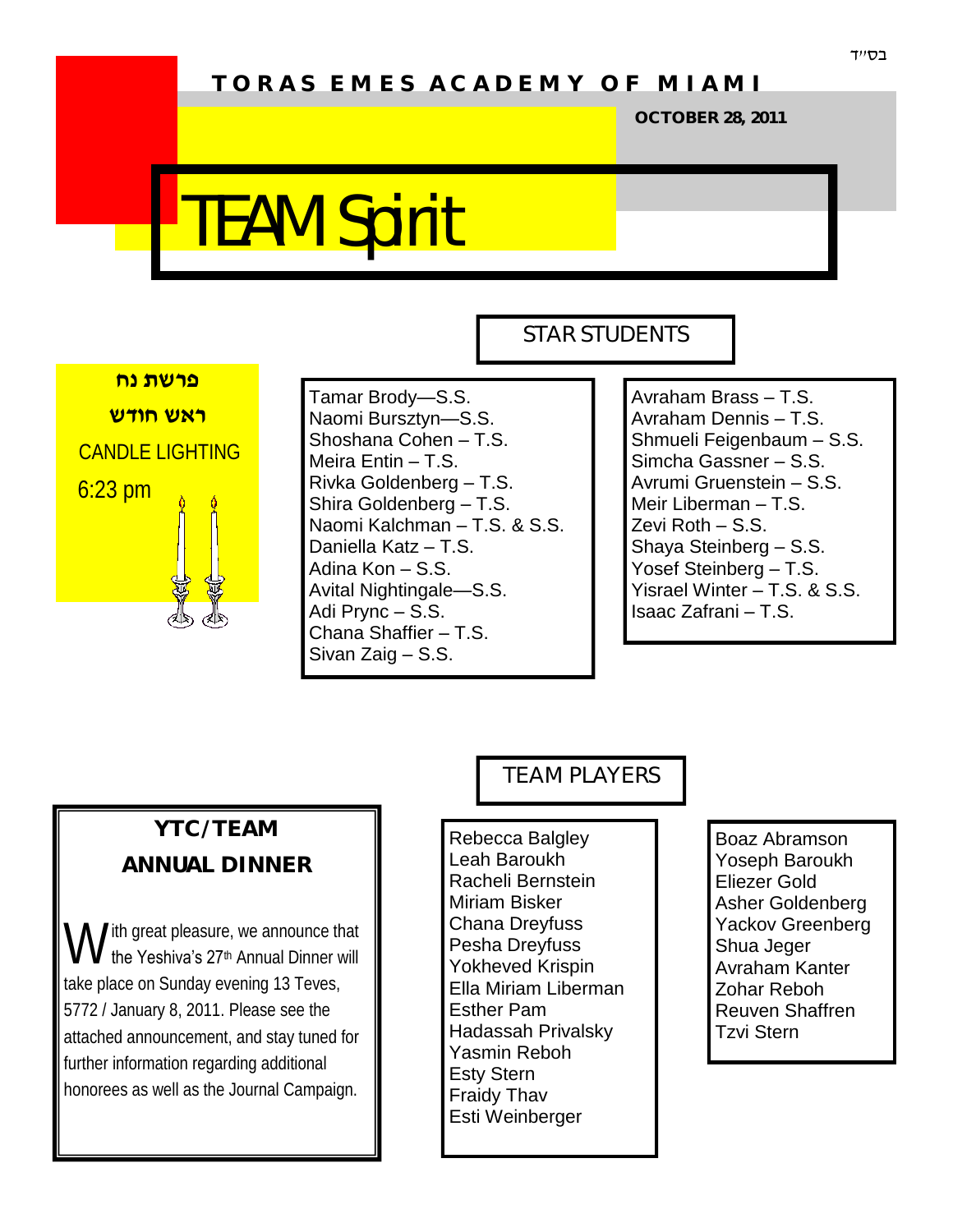## **HASMODA PROJECT**

We are proud of our many<br>students who participated students who participated in the Sukkos Hasmoda Project. Many of the classes had a high percentage of participants and those classes can look forward to a special activity at the discretion of the teacher. Additionally, each participant will be given a small token gift, in appreciation for their accomplishment. Yasher Kochachem!



#### **PIZZA**

 $\bigcirc$ rder forms were sent home today for the second cycle of our pizza project. Please return the order forms with payment by Thursday if you would like to order pizza, and in addition, send money to school with your child(ren) if you would like them to purchase seltzer/water/chips. *Bon Appetit!*



# **THINK ABOUT INK!**

Please think of Toras Emes before<br>discarding your used ink discarding your used ink cartridges. We are able to redeem the cartridges for credit toward much needed office supplies and would appreciate your participation in this endeavor. Your used cartridges can be turned in to either the boys' or girls' office. Thank you!



# **PARSHA WITH THE PRINCIPAL**

Rabbi Baumann's weekly<br>Rearashas HaShavua class abbi Baumann's weekly takes place every Thursday, 8:45-9:30 AM in the main office. All are welcome to attend.



# **HASHAVAS AVEIDA**

A pair of women's prescription eyeglasses were found at Yeshiva Toras Chaim during the week of October 1. Please call 305.944.5344 if they belong to you.



# **MAZEL TOV**

T o Dr. and Mrs. Allan Jacob and family on the birth of a grandson, born to their son, our alumnus, Danny and Dassi Jacob.

T o Mr. and Mrs. Chaim Bisker and family on the birth of a son.

T o Mr. and Mrs. Amos Prync and family on the birth of a daughter.

T o Mr. and Mrs. Mike Schloss and family on the marriage of their son, our alumnus, Shlomo and Miriam Heisler.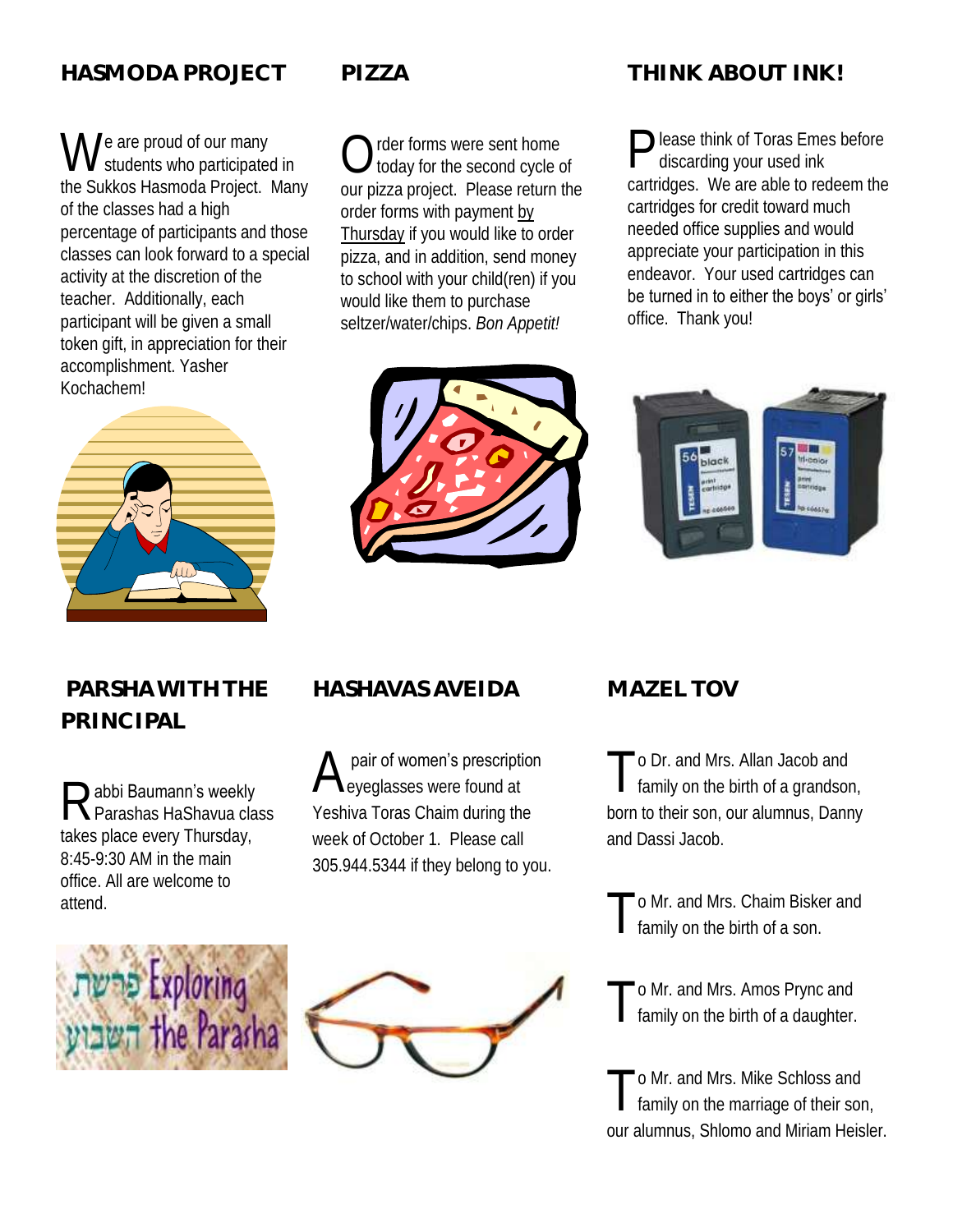## **KIDS FOR KOSHER FOOD BANK**

T he need for basic food items and other daily necessities is ongoing. Those in need make an appointment to shop, and are not seen by any other shopper. The Food Bank depends on everyone's participation to help combat hunger in our community—one meal, one person at a time. For the month of November the specific requests are oil, toys (brand new, not wrapped for ages infant to 18), chocolate coins,

Chanukah candles, and dreidels. Keep in mind that all the food must be either OU, Chaf-K, O-K, or Star-K certified, making it suitable for any family. Thank you for your continued help. *Yasher Koach!*



#### **REFUAH SHELAIMA**

Ruchama Aliza Sara Chana *bas* Esther Liba Bracha Elka *bas* Maryasha Rivka Zev Meir *ben* Yael Sara Rivka *bas* Sarah Raizel Yosef Simcha *ben* Zaka Basya Yehuda Pinchas *ben* Osna Leah Golda *bas* Esther Frimet Ephraim Yankel *ben* Gnesha Yosef Shalom ben Chaya Musha (Rav Eliyashiv, Shlitta)

Asher *ben* Gittel Chaim Zev ben Faiga Toiba Hadassah Leah *bas* Shoshana



# **SUMMER REVIEW LUNCHEON**

We are proud of<br>we students our students who worked diligently over the summer and completed the review work from their Torah Studies teacher, and



received a high grade on the Dikduk Review test. Their special lunch celebration took place on Thursday. Yasher Koach to the following students!

> 2B Daniel Chattah Asher Goldenberg Netanel Hendel Gershon Maya Natan Mizrahi Menachem Oumanski Yehuda Pomper Kalman Rosenberg Aryeh Sova

#### 3B

Adam Dennis Ephraim Dudovitz Shua Jeger Tzvi Lehrer David Oumanski Binyamin Rubinov

#### 4B-1

Ariel Hahn Avraham Homnick Dovid Kaplan Akiva Yeshurun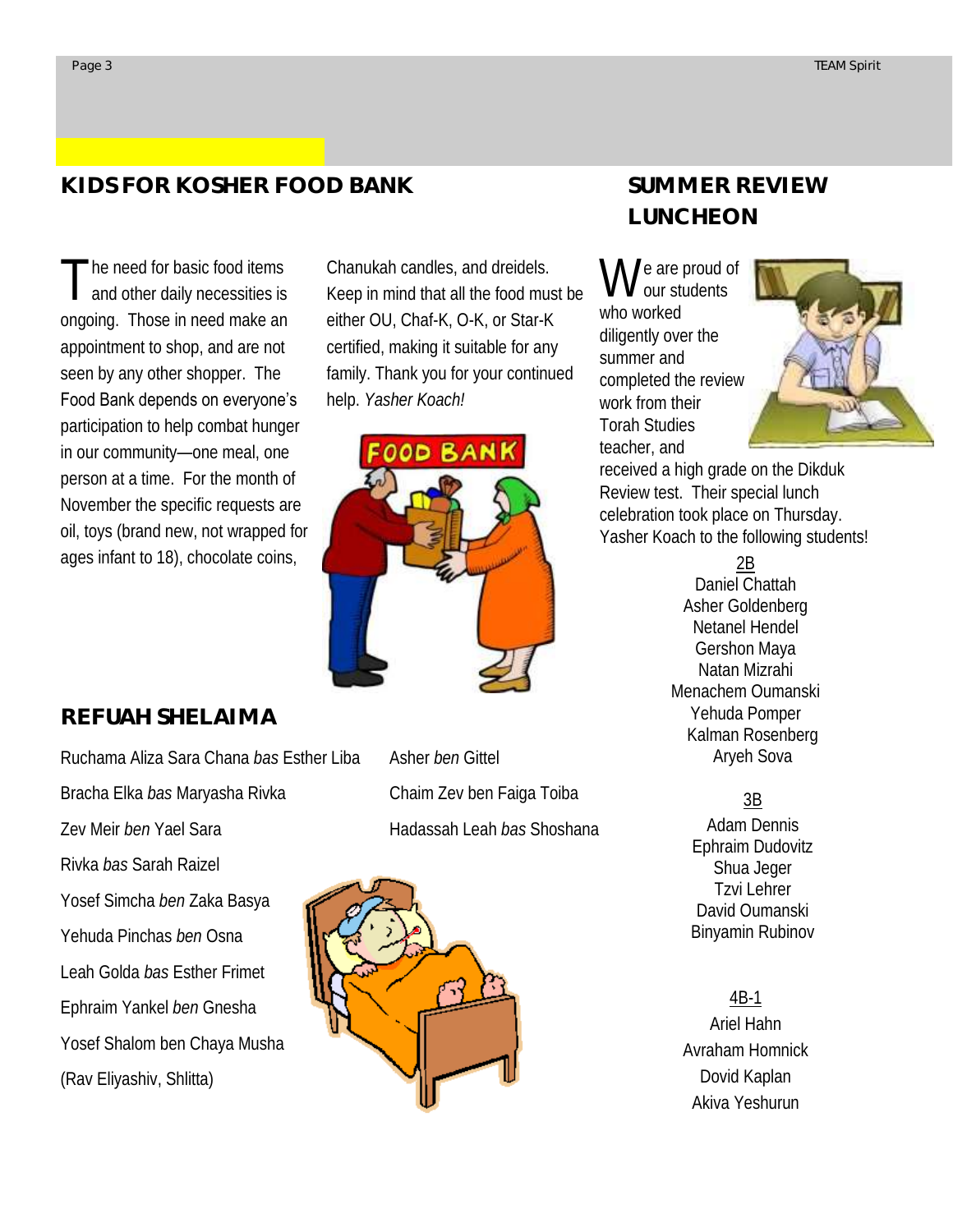(Summer Review Luncheon—Continued from page 3) 4B-2 Yosef Chaim Alber Ezra Kirschenbaum

#### 5B

Gavriel Aminov Ezra Bistritz Yosef Cohen Dani Franklin David Grinman Elias Mizrahi Zevi Roth

#### 2G

\*\*\*\*\*\*\*\*\*\*\*\*\*\*\*\*\*\*\*\*\*\*\*\*\*\*\*\*\*\*\*\*\*\*\*\*\*\*\*

Racheli Bernstein Devorah Cohen Leah Corcos Adiel Elkayam Chavie Fried Chaya Ora Goldenberg Rivka Goldenberg Rivka Jablon Rebecca Katz Shoshana Lesnik Batsheva Roth Rivka Sapirman Aliza Turner Tamara Yeshurun

#### 3G-1

Shira Adar Ellee Benchetrit Gabriella Chattah Odaya Cohen Shira Goldenberg Hadassah Privalsky Esti Schwartz Esti Weinberger Aliza Zeines

#### 3G-2

Miriam Bisker Sarah Buzaglo Chana Dreyfuss Elisheva El-Gad Tamar Feldman Hadassa Grossman Daniella Katz Batel Levi

#### 4G

Tehila Alfassy Yael Aminov Naomi Bursztyn Sarah Cohen Abby Dennis Meira Entin Shaindel Goldenberg Chaya Mushka Greenberg Yael Lesnik Lea Riesel Fraidy Thav Ma'Ayan Tzur

#### 5G-1

Hadara Balgley Arielle Chemtov Miriam Dreyfuss Ariella Fellus Tehila Palgon Alysa Suissa

#### 5G-2

Raizy Dudovitz Shira Feldman Tzipporah Leah Greenberg Batia Segal

Rivky Stern Nechama Wulwick Sivan Zaig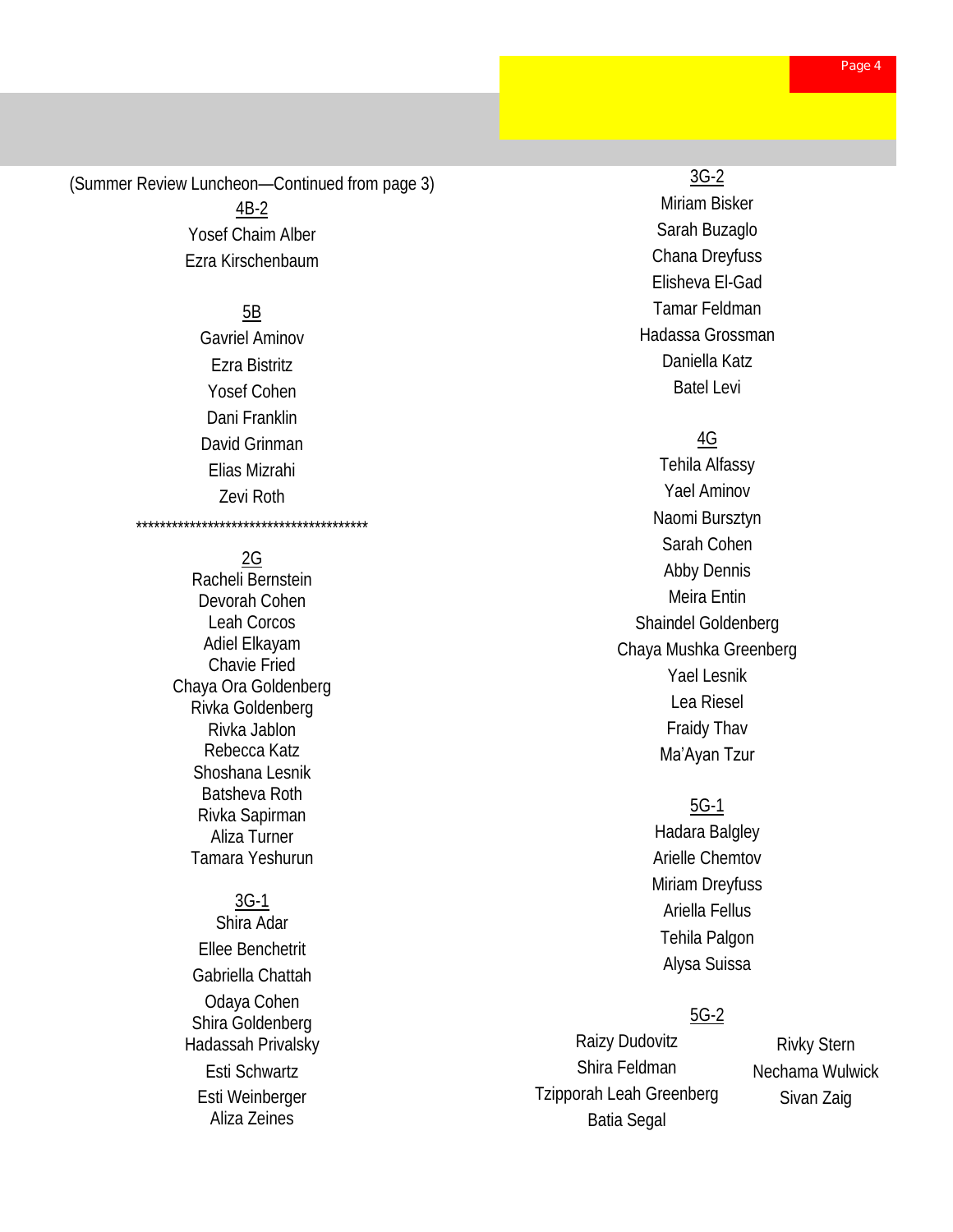#### **3B IN THE SPOTLIGHT**

#### **BLAST OFF!**

A fter reading about Ellen Ochoa, the first Hispanic woman to travel in space, the third grade boys practiced their own engineering skills by building rockets and launchers. In place of rocket fuel they used the principles of air pressure to send their rockets soaring.



T he third grade boys are having a chance to practice their reading skills with an audience. The audience, Morah Judy's Pre-K class, is quite enthusiastic. The 3B boys have a chance to shine and be appreciated and the Pre-K kids have a

**WEEKLY READERS**



chance to look up to the older boys and see what they soon will be able to do.

#### **CHOOSE CHOSEN WORDS**

A n opportunity for sponsorship of "The<br>Chosen Words" is still available and n opportunity for sponsorship of "The your help would be greatly appreciated. The \$360 sponsorship, in memory, in honor of, or for a *Refuah Shelaima*, will be printed at the bottom of each Chosen Words that appears in our weekly newsletter for the entire year of 5772.



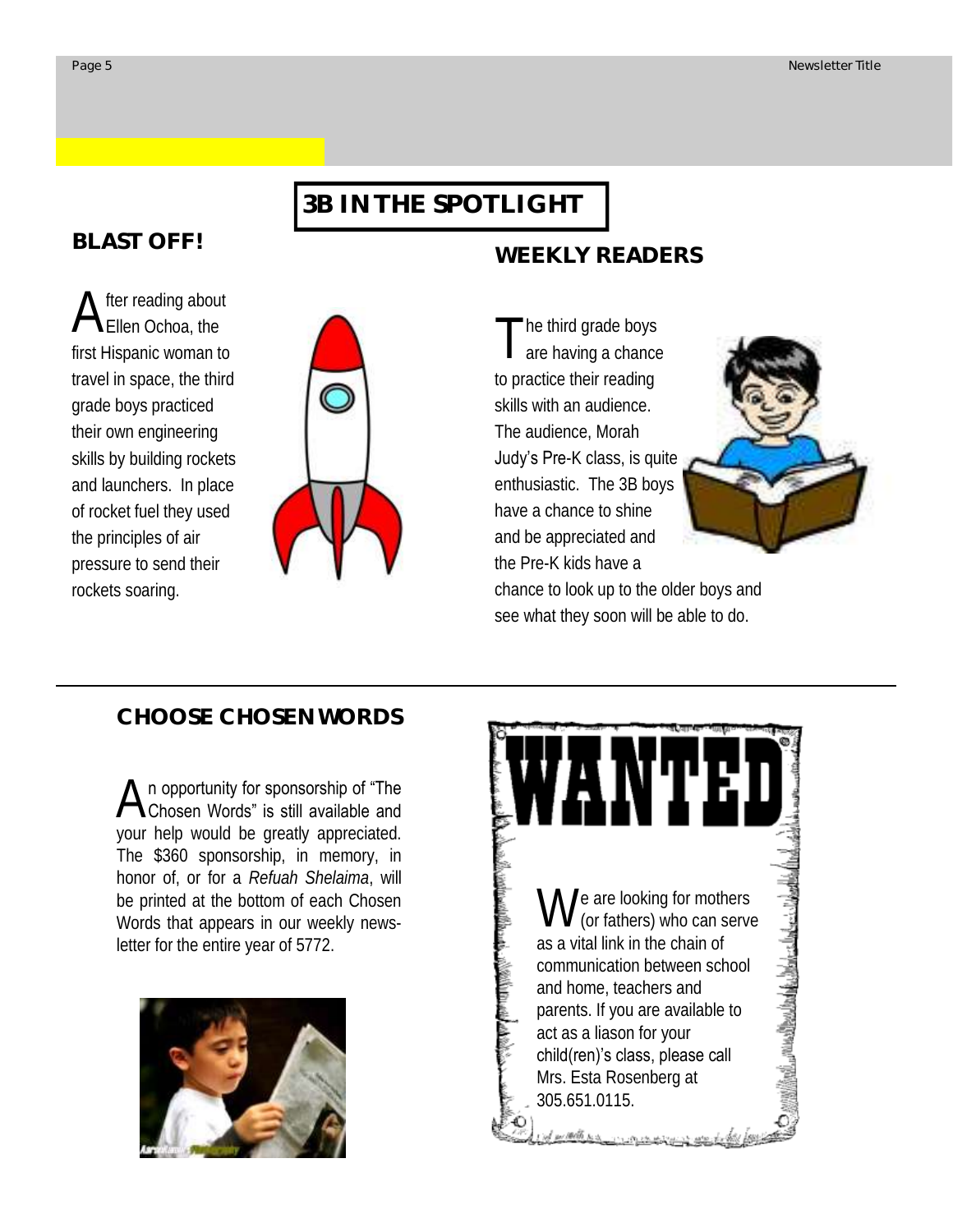

YESHIVA TORAS CHAIM / TORAS EMES



Handring EMRS. DEBORAH CHAMES  $\mathscr{F}_{n}$  (Memory of THEIR BELOVED PARENTS<br>IRVING AND ROSLYN SEIDEL  $\neg^{*}y$ 

TREETOP BALLROOM AT PARROT JUNGLE | MIAMI, FLORIDA

# י"ג טבח, חשע"ב<br>SUNDAY EVENING, JANUARY 8, 2012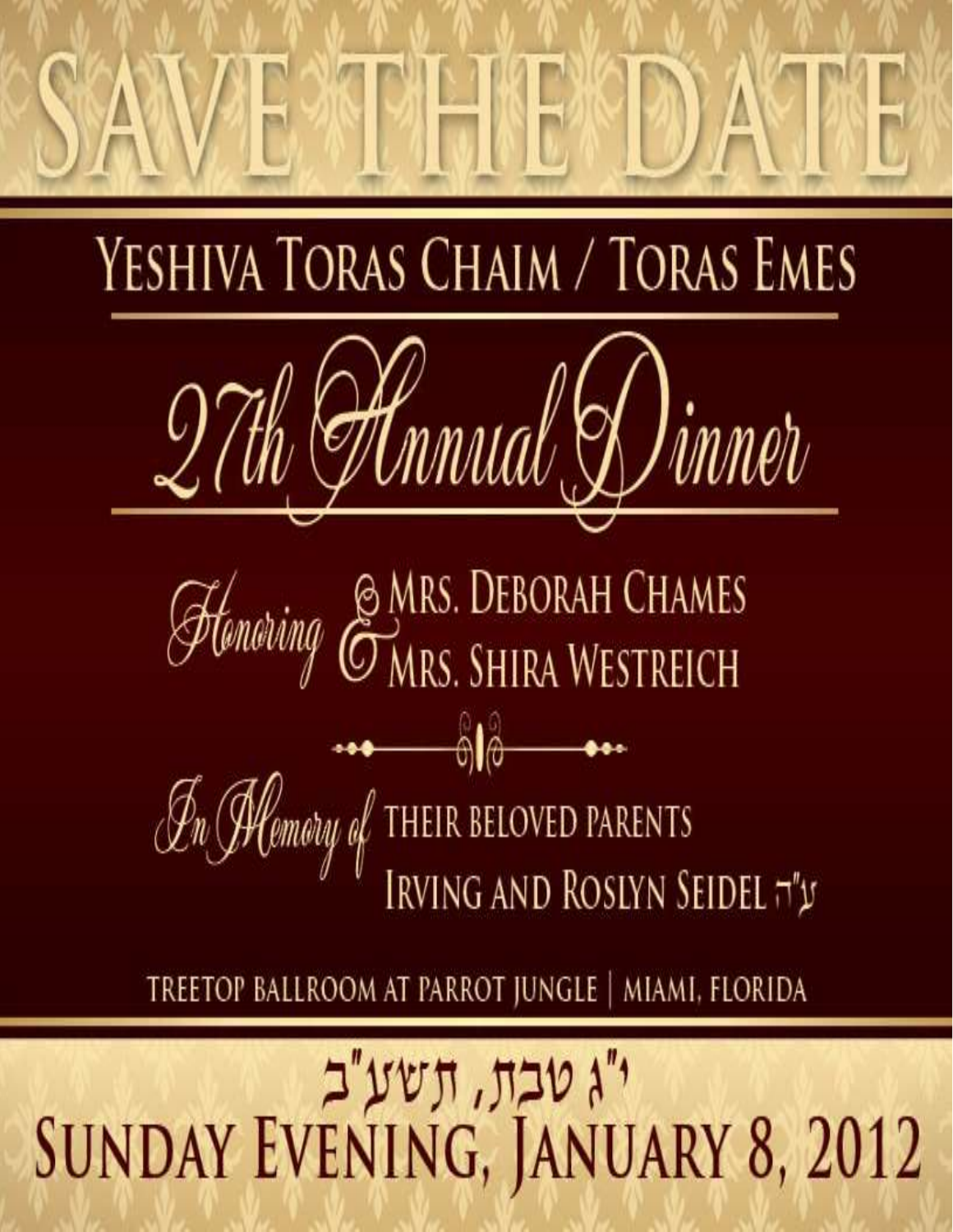

Rabbi Kalman Baumann Principal

Dr. Deborah Lerer Secular Studies Principal

Rabbi Noam Grossman Assistant Principal

Mrs. Naomi Bloom Early Childhood Director

Dear Parents,

This week's *Parsha* begins with the introduction: "*These are the generations of Noach*" and then proceeds to state *Noach's* righteousness, without mentioning any offspring. The well known *Rashi* on the *pasuk* states that the primary `generations' of a person, his principle legacy, is his good deeds. *Rav Moshe Feinstein, zt'l,* suggests that the Torah is teaching us to relate to our deeds like we do to our children. Just as a parent accepts, loves and appreciates all his children for who they are, and doesn't dwell on what could be, so too a person should appreciate his own accomplishments in *mitzvos* and good deeds and not denigrate them because they weren't greater. And equally important, just as a parent tries his utmost to bring out the best in the child, so too must a person strive to perform *mitzvos* with as much beauty and enhancement as is possible.

*Rav Leib Scheinbaum* in *Peninim on the Torah* (eighth series) elaborates that just as a father scrutinizes his child's actions to see how he can help them improve and grow, so too must a person examine his own actions to look for improvement and refinement. He brings this point home with a pithy comment from the *Yehudi HaKadosh mi'Peshischa*: "People are used to saying they work hard only for their children. They slave and toil, so that their children will grow up to be devout Jews. When these children grow into adulthood, rather than strive for self-perfection, they focus once again on their children. They also claim to do everything for their children. *Ribbono Shel Olam*, I'd like to see that one child for whom all the generations are toiling!"

This is a very important message. While parents nobly sacrifice much for their children's sake, we need to keep focused. A parent's self-growth, advancement in spirituality, development as a *Ba'al Chesed* etc. must not be ignored. In our modern parlance, we use the word *Hashpa'ah* to mean influence, as in influencing someone to become more observant. It has been noted that *Hashpa'ah* is from the word *Shefa*, which means abundance. The most effective means of *Hashpa'ah* is through abundance. If one needs, for example to fill up cups – there are two methods: Fill a pitcher and pour into the cups. That leaves the pitcher empty. The preferred method is to keep filling the pitcher and the overflow will fill up the cups. The same applies to interpersonal interactions. If one continually refills himself, all will benefit from the abundance, because the source, the parent, remains a continuous source of spiritual nourishment. The greatest gift a parent can give to his child is to be a growing person – a more sensitive, refined, committed, learned, passionate Torah Jew, a wonderful role model . Then their *Hashpa'ah* on their children will be that much greater.

We all know that on the airplane, one "puts on his own mask before assisting others." This holds true especially in raising a generation of committed Jews in our times. One must first reach for the strong flow of Torah oxygen to flow into his essence, before he can be a meaningful support to others, especially his own children.

Have a *Shabbos* of growth and *Nachas*,

Palli Kalman Kauman

Rabbi Kalman Baumann **Principal**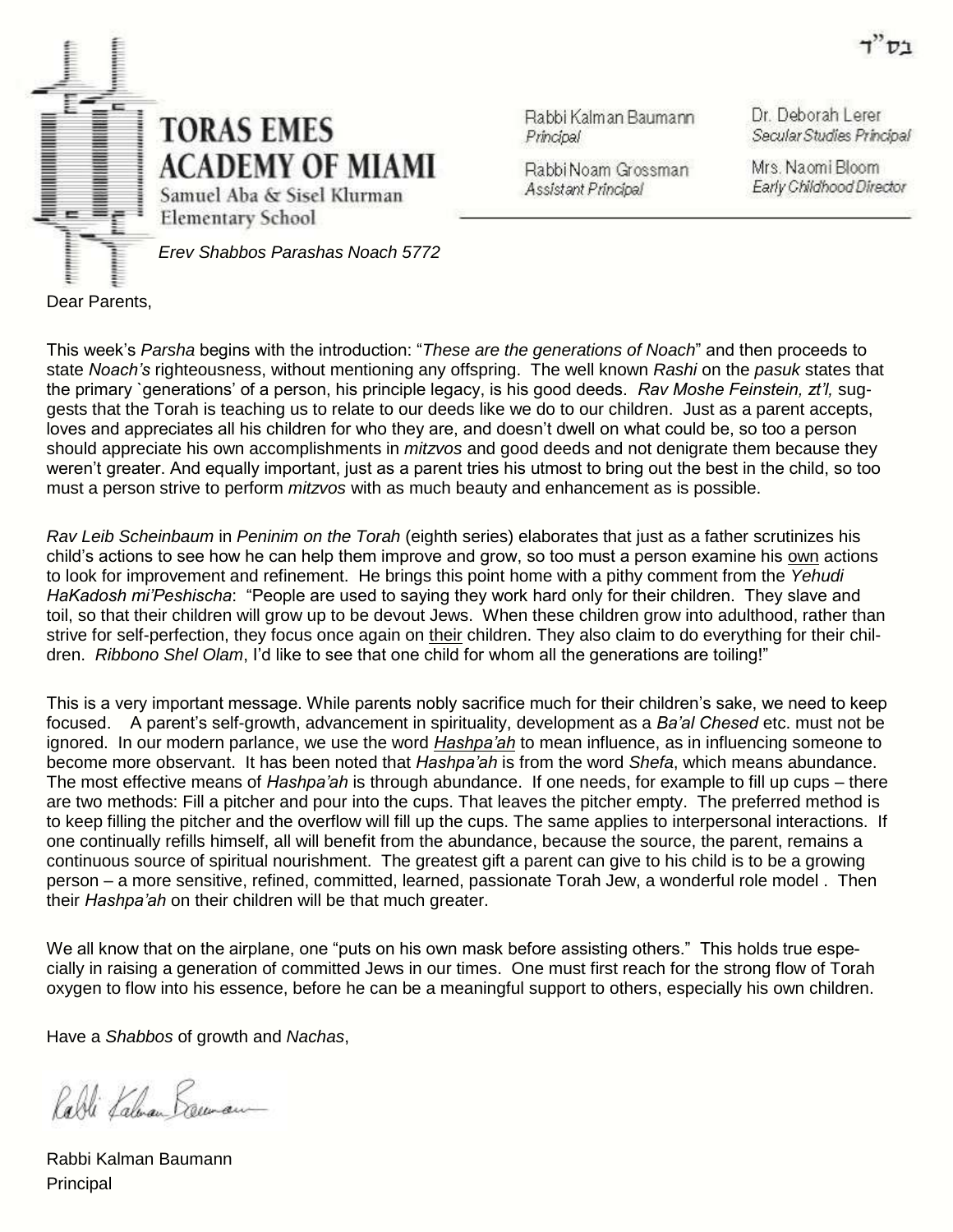# Number 357 Index Reference 457 Shabbosos Parshios Noach/Lech Lecha int d<sub>S</sub> chosen w

#### **Personal Growth**

# Laying a Cornerstone

At the age of 28, Rena Stein was the cornerstone of her small community. As a lawyer, she provided free legal counsel to several local tzedakahs. As PTA president, she raised enough money to equip a computer lab for her children's school. People marveled at her non-stop productivity and joy in taking on every challenge.

But they didn't have to marvel. They only had to know that at 4. Rena was at her father's side each week setting up tables for their shul's Kiddush. Her job was to hold the napkins. She had other important jobs, as well. When she learned how to count to ten, her mother let her count out enough envelopes for a fundraising mailing-by tens.

Eventually she got to stuff envelopes, and at last, to gleefully run them through the postage meter.

By making Rena feel connected to their community and comfortable with her role, Rena's parents were heeding a lesson learned through Yosef. After years of living as a stranger in a strange land, Yosef was joined in Egypt by his brothers. Pharaoh, we are told, was pleased by this turn of events. The commentator Sforno says that Pharaoh knew that, with Yosef's family in Egypt. he would identify more strongly with the community and feel more comfortable within it. As a result, he would work even harder to administer to its needs.

Children are notoriously eager to "help" at an age when they've got few skills to offer. But if we involve them

**Torah Tools for Personal Growth** 

Inspiration v

**Ideas**  $\ddot{}$ **Excellence** 

**Success** 

in our projects, we encourage them to identify with their community and its needs. If we take time to find small jobs they can do, we make them comfortable with the role of giver and doer. If we give them stock in their community when they're young, it will-with much greater certainty than any stock on the market today-appreciate every vear of their lives.

#### **Shabbos Table Discussion:**

What benefits are there for the people who take on work for their communities?

Adapted from "Growth Through Torah," by Rabbi Zelig Pliskin, with permission from the author

# **Effective Prayer Power Switch**

Manhattan is in the dark. Its whirring machinery, blazing lights, computers, businesses, medical centers, media, stock market-everything-sits still and dark in the black-out. Untold potential-millions of dollars in commerce and thousands of other enterprises-waits in suspended animation because nothing, **RANT** but nothing can happen until the power turns on.

Manhattan runs on electricity. Hashem's creation runs on tefillah. The limitless gifts Hashem wants to bestow on His creation sit silent and waiting, right within reach. But they can only be drawn into our lives when we turn on the power of sincere, focused praver.

Rashi teaches that when Hashem created vegetation, it stopped short of pushing through the earth. Only when man was created, when there was someone to recognize the need for rain and pray for it, did the vegetation sprout. Hashem gave Klal Yisrael the power to move creation, and that power is tefillah. continued on back

#### **Better Relationships**

# Do Tell

There were two places you were likely to find Mrs. Abraham-in the kitchen cooking up something wonderful or in the den with a child and a storybook on her lap. Few women so relished their role as wife and mother -a fact Mr. Abraham well understood and appreciated.

One evening, cousins from out of town arrived unexpectedly at the door. Mr. Abraham quickly invited them in, but Mrs. Abraham, who was telling the children a bedtime story, didn't appear.

"Where's your wife?" asked the guest.

"Putting the children to bed," Mr. Abraham reported. And another small dose of admiration for his wife welled up within him. There she was, caught again in the act of being a loving mother.

Rashi explains that when the angels asked Avraham the whereabouts of Sarah, it was only so that he would gain an even greater appreciation of her modesty. But the fact that they caused Avraham to speak the words that praised Sarah teaches us something more: We increase our appreciation of others not just by perceiving continued on back



**Published for Toras Emes Academy of Miami** by the Chofetz Chaim **Heritage Foundation** Dedicated Ulhi Nishmas

Reva Esther bas Tzvi Hersch HaLevi a'h

"Tefillah is the power that draws Hashem's bounty into our lives."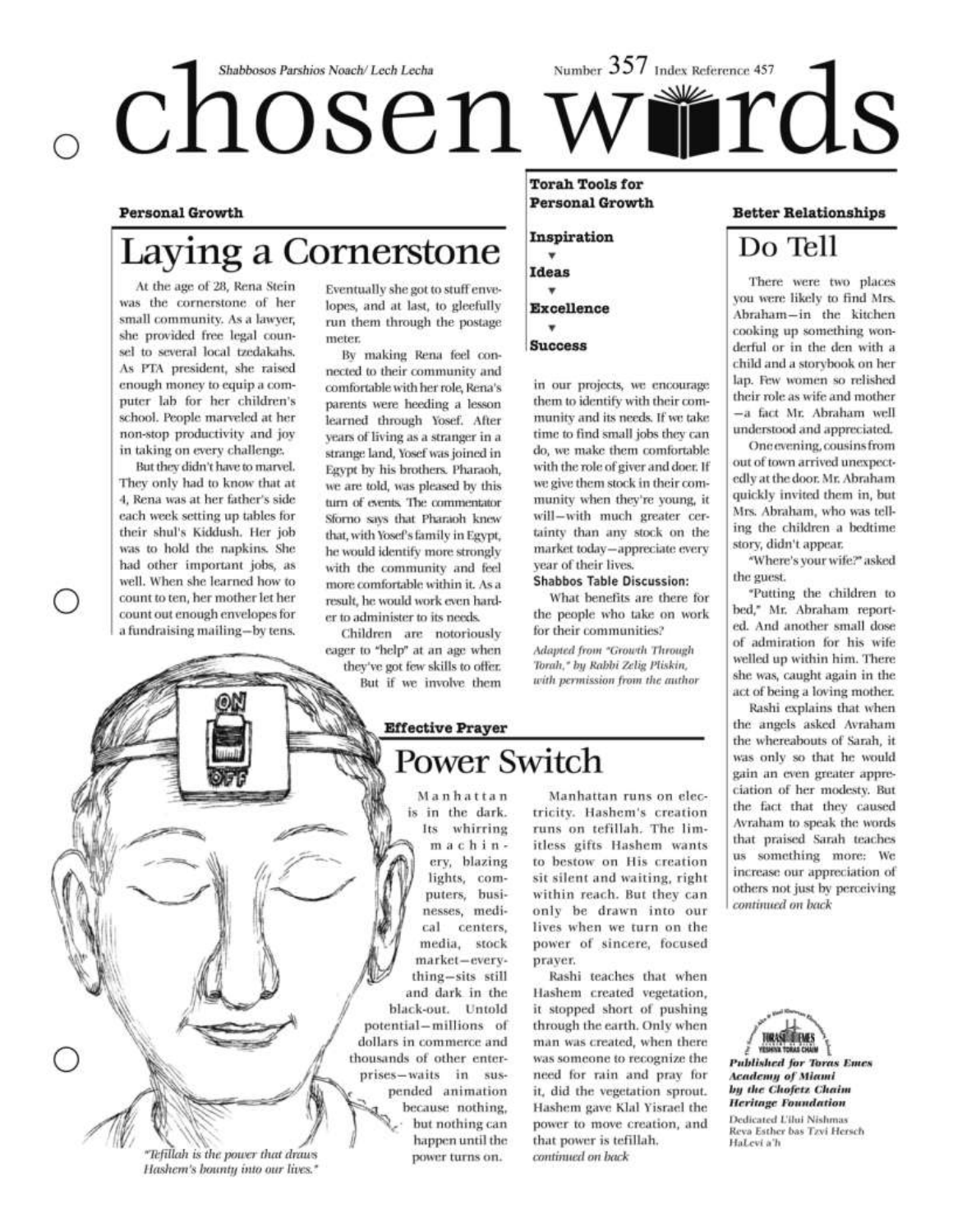# The Point of No Return

Your cholesterol is high. You've got 20 pounds to lose. If you'd like to see old age, these midnight snacks of chocolate cake have got to end. And yet.... You've never

vour patience. Lately vou've noticed that your own children shy away from you, and you're determined to calm down. And yet....

Hashem knows how difficult we find it to break the grip of habits that

drag us down-even when we know they're harming us. The Jews who left Egypt certainly knew how detrimental slavery had been for them. Yet, they maintained their slave mentality even after they departed. For this reason, Hashem took them on a round-about route, rather than leading them on the direct route through the land of the

been known for "Hashem knows exhibited how difficult we find it. to break the grip of bad habits."

Philistines. He knew that, in such close proximity to their old "home" in Egypt, they were likely to turn back when the going got tough. So, to reinforce

the resolve they when they made their exodus, He kept them far from temptation. That strategy applies to every test of will. Rav Dessler applied it to his own effort to quit smoking, which he undertook the day he heard the first reports of its negative impact on

health. "Have you heard? I've quit smoking," he told every student and colleague he saw that day. The more people who knew, the more times he announced his intention, the more distance he put between himself and his habit. In shedding any bad habit, one must aim to put himself in a place where there's no turning back.



#### **Shabbos Table Discussion:**

What are some ways of making it harder to return to a bad habit?

Adapted from "Turcha Yabiu Vol. I," by Rabhi Yitzchak Silberstein, Rav of Ramat Elchonon, with permission from the publisher

#### Power Switch continued from front

#### **Shabbos Table Discussion:**

How is tefillah affected when one thinks of it as a concrete means of taking care of one's needs?

Adapted from "Without Limit: The Real Power of Prayer," a taped lecture by Rabbi Ephraim Wachsman, produced by the Chofetz Chaim Heritage Foundation

#### Do Tell

continued from front

their qualities, but by verbalizing them. Spoken words are what turn an amorphous feeling into something real.

Adapted from "Majesty of Man," by Rabbi A. Henach Leibowitz, shlita, with permission from **Mesorah Publications** 

> "Greet every person with joy."  $-Avos$  1:15

# Dedications

לע"נ דוד בן ברוך מרדכי ז"ל Mr. Dave Sherman z"l נלב "ע י"ז תשרי א' דחול המועד סוכות תשנ"ט

We gratefully acknowledge our generous sponsors for making this publication possible.

#### Life's Lessons

# Sign of Greatness

The Chortkover Rebbe sat on a park bench with a student, engaged in a discussion of Torah. A gentile woman out for a stroll decided to seat herself on the same bench. The student jumped to his feet, eager to avoid any contact between himself and the woman. But the Rebbe motioned for him to resume his seat.

After a few moments, the Rebbe checked his pocket watch. "Look how late it is," he said aloud. "We'd better be going." The two men rose and departed, avoiding both contact with the woman, and an insult to her dignity.

Once, when the saintly Manchester Rosh Yeshivah, Rav Yehudah Zev Segal zt'l visited the Chortkover Rebbe's grave, Rav Segal's students asked why he felt drawn there. The Rosh Yeshivah explained: The park bench incident, a vivid illustration of the Rebbe's sensitivity, was testimony enough of his greatness.

#### **Shabbos Table Discussion:**

How can a person increase his/her sensitivity towards others?

Adapted from "The Manchester Rosh Yeshiyah," by Rabbi Shimon Finkelman and Rabbi Yosef Weiss, with permission from Mesorah Publications

Index Reference 457



Chosen Words is a biweekly publication of the Chofetz Chaim **Heritage Foundation** HaRav Shmuel Kamenetsky, shlita, Chairman Rabbinical Board Rav Naftoli Jaeger, shlita, Rabbinical Editorial Supervisor Michael Rothschild, Director. 361 Spook Rock Road Suffern, NY 10901

**Chosen Words** Editor: Shaindy Appelbaum Writer: Chana Nestlebaum Graphic Artist: Heidi Ort Illustrator: Giora Carmi

\* We welcome your comments! Letters to the Editor

Chosen Words/CCHP<br>361 Spook Rock Road<br>Suffern, NY 10901